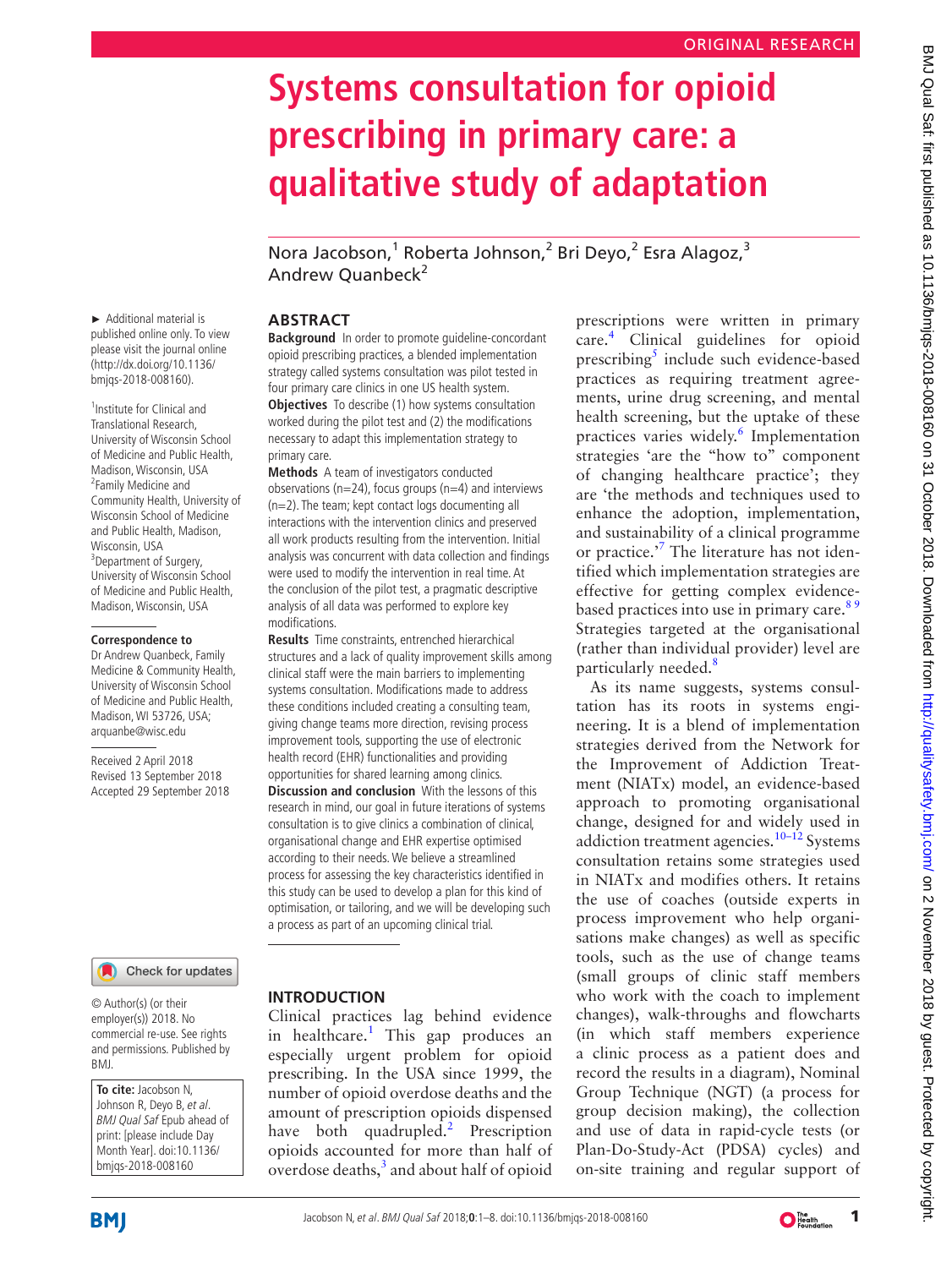## Original research

staff.<sup>[13](#page-7-0)</sup> Systems consultation modifies NIATx by using a physician as coach, and adding audit and feedback (providing clinic performance data to clinics). Additional modifications—those found during the pilot test to be necessary to adapt systems consultation to the primary care setting—are the subject of this paper.

Although the blend of strategies that constitute systems consultation has not been tested before, the component strategies in the systems consultation model have established roots in implementation science. (See [online supplementary appendix A](https://dx.doi.org/10.1136/bmjqs-2018-008160), which maps component strategies to those identified in the Expert Recommendations for Implementing Change  $(ERIC)$  project.<sup>14</sup>) Some of these component strategies, such as audit and feedback, educational meetings and educational outreach, have demonstrated a modest effect at the level of individual providers.<sup>8</sup> Yet most implementation strategies—like systems consultation—are multifaceted and multilevel, $15$  and such interventions have shown mixed results, with little evidence for interventions that target organisations or a wider environment.<sup>8</sup>

We conducted a mixed methods pilot test of systems consultation designed to assess the feasibility, acceptability, and preliminary effectiveness of this implementation strategy in promoting the adoption of guideline-concordant opioid prescribing practices in primary care clinics. The main quantitative results, reported separately, found a 19% reduction in morphine-milligram equivalents in intervention versus control clinics.<sup>16</sup> The purpose of this paper, which focuses on the qualitative results, is to describe (1) how systems consultation worked in primary care and (2) the modifications necessary to adapt systems consultation to this setting.

## **Methods**

### **The intervention**

The clinical content of the opioid prescribing implementation strategy was developed by a group of pain medicine, family medicine and systems engineering experts who engaged in an integrated group process, a systematic method for facilitating consensus among groups of experts $17$  to translate opioid prescribing guidelines<sup>[5](#page-6-4)</sup> into a simplified checklist of recommended practices to be implemented using the tools from the NIATx model (described above) that are part of systems consultation (eg, a walk-through).<sup>16</sup>

In the pilot test, each of four intervention clinics was randomly assigned one of two coaches. The coaches, who also served as coinvestigators on the research team, were university faculty physicians certified in both family medicine and addiction medicine. Medical directors at the intervention clinics were asked to form change teams composed of prescribers and other staff, such as nurses, medical assistants, laboratory technicians and receptionists. Each change team selected a team leader to organise the work of the team and

act as the point of contact between the clinic and the researchers.

Change teams began the intervention by conducting a walk-through  $exercise<sup>18</sup>$  $exercise<sup>18</sup>$  $exercise<sup>18</sup>$  in which a researcher helped the team experience the clinic's workflow processes for refilling an opioid prescription, which were then diagrammed in a flowchart intended to help change teams identify obstacles to implementing the checklist. The coach and other researchers later travelled to each clinic for an initial site visit. During this visit, the coach spoke to the change team about the latest research on balancing the benefits and risks of longterm opioid use. The coach also presented the clinic's opioid prescribing performance data, gathered from the electronic health record (EHR), relative to other clinics in the same health system. The coach reviewed the information gathered during the walkthrough and flowcharting exercise and facilitated a brainstorming session using NGT, $^{19}$  in which the team identified and prioritised the opioid prescribing issues they wanted to address. Finally, the coach introduced the concept of PDSA change cycles, $20$  small-scale, incremental changes intended to enable the team to implement their ideas.

In the months that followed, the change teams adjusted their workflows to make their opioid prescribing practices consistent with guideline care and improve their performance on key indicators. Monthly meetings with the coach and other researchers gave the change team opportunities to get expert advice on implementing workflow changes, assessing their impact and planning for additional changes.

### **The setting**

The four participating family medicine clinics were affiliated with a university health system in the Midwestern USA. Characteristics of the four clinics and the communities they serve (as of February 2015, during the planning phase of the study) are shown in [table](#page-2-0) 1. Systems consultation was introduced to the intervention clinics on staggered start dates between February and May 2016, ending in each clinic 6 months later. Just before systems consultation was introduced, the health system announced a new policy related to opioid prescribing, but provided little guidance to clinics about how to implement it.

#### **Study desig**

This qualitative analysis was conducted as part of the pilot study, which used a randomised matched-pair design with eight primary care clinics, four intervention and four control, to assess the preliminary effectiveness of systems consultation. The qualitative component focused on the feasibility and acceptability of systems consultation and also explored the modifications necessary to adapt it to the primary care setting, given that systems consultation was derived from a model used in the specialty addiction treatment system. The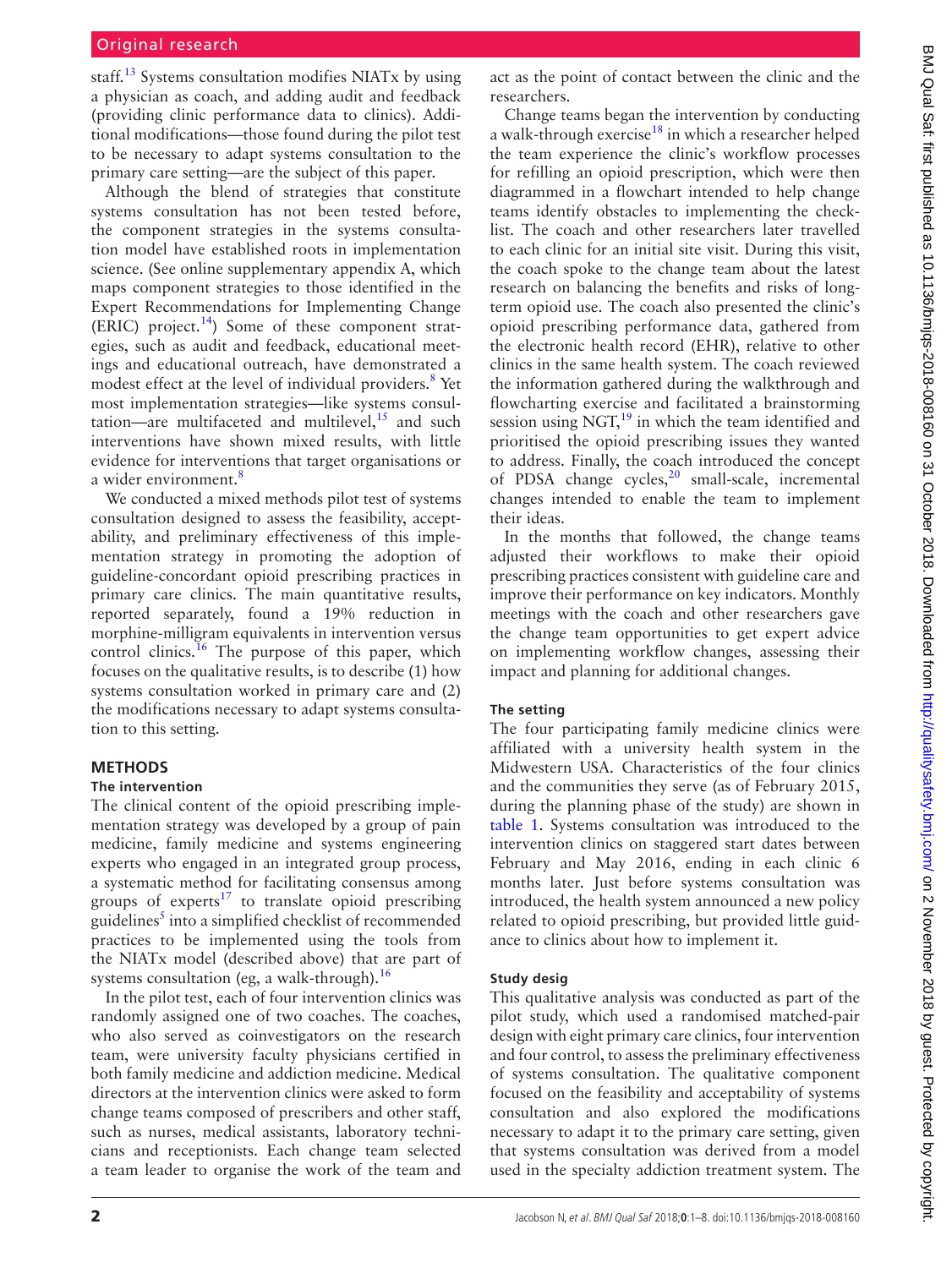<span id="page-2-0"></span>

| Characteristics of intervention clinics<br>Table 1   |                 |                 |                 |                 |
|------------------------------------------------------|-----------------|-----------------|-----------------|-----------------|
| <b>Characteristics</b>                               | <b>Clinic 1</b> | <b>Clinic 2</b> | <b>Clinic 3</b> | <b>Clinic 4</b> |
| <b>Clinic</b>                                        |                 |                 |                 |                 |
| Providers*                                           | 3               | 2               | 12              |                 |
| Total provider FTE+                                  | 2.6             | 1.25            | 8.63            | 6.36            |
| Active panel#                                        | 5320            | 3263            | 16819           | 13 3 61         |
| Providers who prescribe opioids                      | $\overline{2}$  | 1               | 12              | 5               |
| Patients with any opioid orders§                     | 537             | 561             | 1945            | 1341            |
| Patients with 3-9 opioid orders§                     | 134             | 166             | 417             | 294             |
| Patients with 10+opioid orders§                      | 67              | 106             | 250             | 120             |
| Community                                            |                 |                 |                 |                 |
| Population                                           | 9970            | 14 301          | 28 4 8 7        | 26 294          |
| Median age                                           | 41.1            | 39.0            | 30.9            | 34.6            |
| Race (% non-white)                                   | 1.7             | 6.2             | 26.7            | 11.7            |
| Median household income (US\$)                       | 67 250          | 80 965          | 87892           | 70 127          |
| Percentage of population below federal poverty level | 5.3             | 7.2             | 12.4            | 9.1             |

\*Provider, anyone who can prescribe (medical doctor, nurse practitioner, physician assistant, doctor of osteopathic medicine).

†FTE, Full-Time Equivalent (1.00=40 hours per week).

‡Active panel, number of adult patients with a primary care provider in the specified clinic who have had any type of healthcare visit in the health system in the past 3 years.

§Prescriptions within the previous 12 months.

intervention clinics were randomly selected from a pool of 13 family medicine clinics. The two physician coaches approached the medical directors of seven clinics to recruit four clinics. Details about recruitment, study procedures, quantitative data collection, analysis and findings are detailed elsewhere.<sup>16 21</sup> The study was approved by the Health Sciences Institutional Review Board (IRB) at the University of Wisconsin - Madison. All change team members at the intervention clinics provided written informed consent.

#### **Qualitative data collection and analysis**

Because this study was the first use of systems consultation in primary care, extensive resources were devoted to qualitative data collection using a number of methods, including observation, focus groups, interviews and document review. A project ethnographer (EA—a doctoral-level qualitative researcher) attended all 6 monthly coaching sessions in all four intervention clinics ( $n=24$ , a total observation time of approximately 24 hours) and wrote field notes. Two other researchers (BD—a masters-prepared study coordinator and AQ—a systems engineer and the study multiple-PI) also attended all meetings and provided additional observations.

After the intervention period in each of the four clinics, all change team members were invited to participate in a site-specific focus group (n=28 across a total of n=4 focus groups, one in each intervention clinic). [Online supplementary appendix B](https://dx.doi.org/10.1136/bmjqs-2018-008160) shows the size of the teams and the demographic characteristics of members, including focus group participants.) The 60 min focus groups were conducted by a researcher (RJ—a masters-level researcher and scientific editor)

who was unknown to participants. The focus groups explored the change team's opinions about the implementation strategy components and their perceptions of what supported or hindered their team's ability to make changes. The same researcher (RJ) also conducted semistructured interviews  $(n=2)$  with the two coaches. These 60 min interviews, held after all work with the clinics had concluded, invited the coaches to reflect on their coaching experiences and on each component of the implementation strategy. (Question guides for the focus groups and interviews appear in [online](https://dx.doi.org/10.1136/bmjqs-2018-008160) [supplementary appendixes C and D.](https://dx.doi.org/10.1136/bmjqs-2018-008160)) All focus groups and interviews were audio-recorded and transcribed verbatim. In addition to these data, the study coordinator (BD) kept detailed logs of all contacts with the clinics and preserved all products resulting from the change teams' work.

While the intervention was ongoing, the qualitative working group (NJ—a doctoral-level qualitative research consultant; BD; EA and AQ; joined by RJ towards the end of the project) met regularly to review field notes and other observations of the coaching meetings. The group inductively identified and wrote memos about patterns in the data. These emergent patterns were then used to shape ongoing data collection. Because the intervention was unfolding concurrently, the qualitative component also functioned as a formative evaluation: discussions during these meetings led to real-time modifications to systems consultation.

For this pragmatic descriptive analysis, the lead author (NJ) constructed case files for each of the intervention clinics, including field notes, focus group and interview transcripts, and the clinic's work products and contact logs. Using the memos resulting from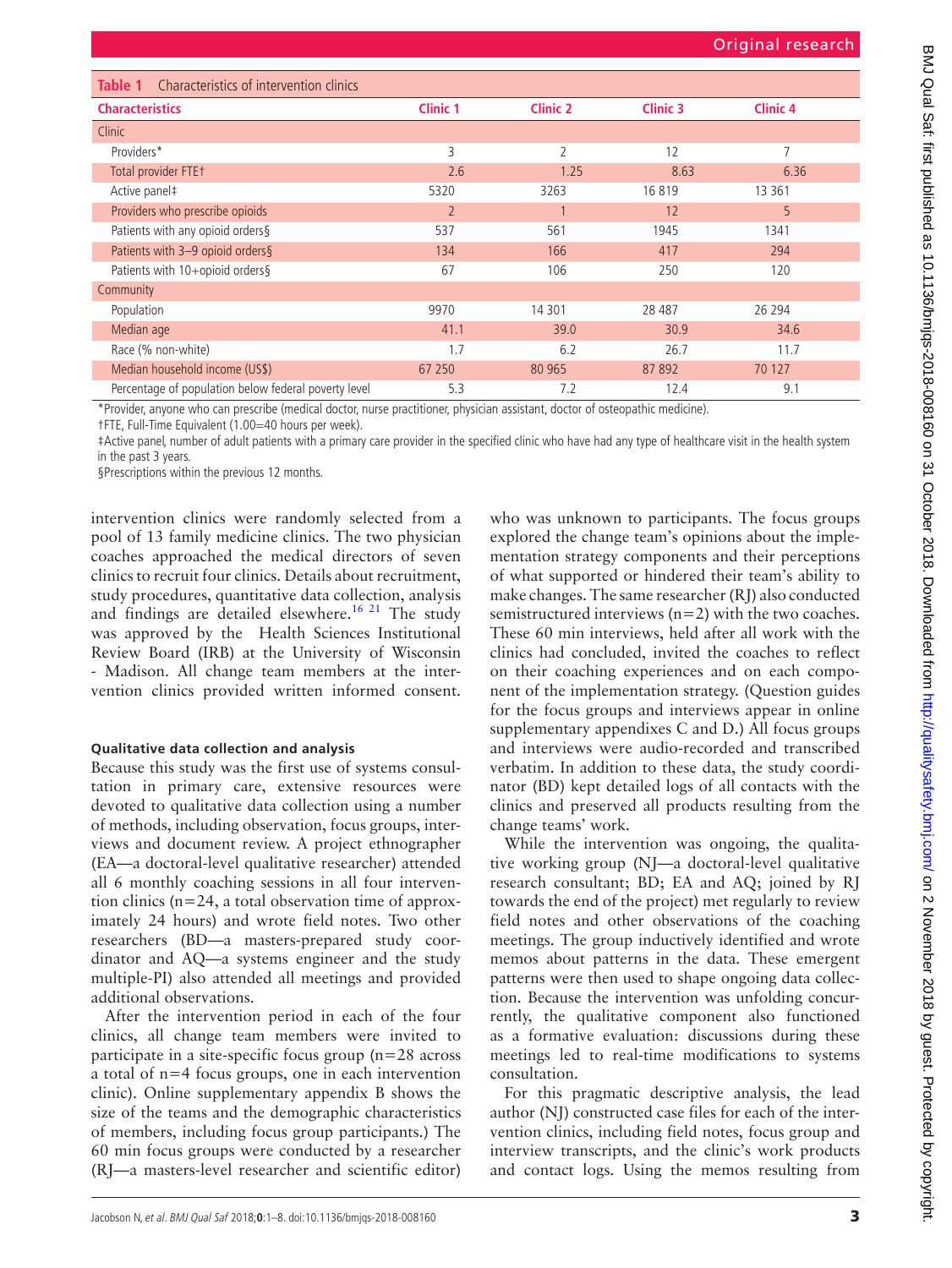# Original research

the qualitative working group's collaborative analysis sessions and with the aim of exploring modifications necessary to adapt systems consultation to the primary care setting, she coded all data in the case files for further insights about patterns identified in the earlier stage of the analysis, employing both within-case and across-case comparison to better describe these patterns. The coded material was summarised, and these summaries shared with other members of the qualitative working group, whose comments were integrated into the final analysis.

Importantly, some investigators played multiple roles in this project. The physician coaches simultaneously functioned as components of the intervention, research participants and members of the research team. BD and AQ were part of the qualitative working group and also active participants in designing and delivering the implementation strategy, including interacting with the coaches and change team members and providing hands-on assistance to them. These multiple roles risked raising conflicts of interest for the researchers (who were tasked with honestly reflecting on faulty assumptions and shortcomings in their own work) and confusing clinic participants, one of whom expressed uncertainty about whether the researchers were there to 'study us or help us'. The doubling and tripling of perspectives led to important insights, however, and the concentration of responsibilities speeded the use of feedback, allowing modifications of systems consultation to be made and assessed quickly.

### **Results**

[Table](#page-3-0) 2 summarises elements of systems consultation as originally planned and modifications made to the implementation strategy as a result of the pilot test.

## **Recruitment**

Although clinic recruitment was not conceived as an element of systems consultation, an important lesson from the pilot test of systems consultation was that despite the timeliness of the topic, recruitment required multiple email and in-person contacts and also collegial relationships between physician consultants and clinic medical directors to recruit four intervention clinics. While full or half day kick-off sessions are common in the NIATx model, it soon became clear that in primary care 60 min was a hard time limit for the kick-off and all meetings. The best way to boost attendance at the monthly sessions was to schedule them over the noon hour and provide lunch.

## **Coaching**

The first modification to the implementation strategy was a semantic one: the terms *coach* and *coaching* were changed to *consultant* and *consulting* because primary care physicians explained to researchers that 'doctors don't like to be coached'.

The two physician consultants had very different styles. Consultant 1 was directive, providing advice and explicit instructions. Consultant 2 offered options and resources, but rarely told clinics what to do. Before the pilot study began, the assumption was the less directive approach would be more effective because it had been in addiction treatment organisations. In fact, clinic change teams had neither the time nor the skills to do the open-ended work required by systems consultation and often expressed a desire for more direction. As one change team member said, '[the consultant's] role was not to give us guidance [in identifying a problem], we were supposed to come up with that alone…[I]f they had come in…with an idea, instead of us doing it, that would have been more satisfying'.

<span id="page-3-0"></span>

| Summary of systems consultation elements and modifications<br>Table 2                                                                                               |                                                                                                                                                                                                                                                                                                                                                                                                                             |  |  |
|---------------------------------------------------------------------------------------------------------------------------------------------------------------------|-----------------------------------------------------------------------------------------------------------------------------------------------------------------------------------------------------------------------------------------------------------------------------------------------------------------------------------------------------------------------------------------------------------------------------|--|--|
| <b>Original systems consultation model</b>                                                                                                                          | <b>Modifications made during pilot test</b>                                                                                                                                                                                                                                                                                                                                                                                 |  |  |
| Physician coach provides both expert advice on opioid<br>prescribing and quidance on organisational change.                                                         | The term coach was changed to consultant. The physician consultant was joined by a facilitator<br>to form a consulting team, with the physician offering academic detailing (expert advice on<br>opioid prescribing) and the facilitator guiding organisational change and handling logistics.                                                                                                                              |  |  |
| Clinic change teams lead changes in opioid prescribing<br>practices and processes.                                                                                  | Change teams required more direction than planned and made slower progress than when<br>changes were led by individual prescribers. More intraclinic communication was needed to<br>spread improvements to other staff members in the medium and large clinics.                                                                                                                                                             |  |  |
| Change teams use tools: walk-throughs and flowcharts,<br>Nominal Group Technique, performance data, PDSA<br>change cycles, a checklist for safe opioid prescribing. | Flowcharts were not referred to after the initial meeting. PDSA change cycles were introduced<br>but not used, and informal feedback rather than data was used to evaluate changes. The<br>checklist was superseded by a new health-system opioid prescribing policy. Two tools were<br>added: a script to help prescribers initiate conversations with patients about opioid use and<br>electronic health record training. |  |  |
| Provision of on-site training                                                                                                                                       | Half of the 6 monthly consulting sessions were on-site, as planned. The rest were held using<br>distance technology.                                                                                                                                                                                                                                                                                                        |  |  |
| Initial 2-hour site visit                                                                                                                                           | All site visits and monthly meetings were limited to 1 hour at lunchtime with lunch provided.                                                                                                                                                                                                                                                                                                                               |  |  |
| Use PDSA cycles to make workflow changes                                                                                                                            | Change was made in response to emerging trends and circumstances, not through PDSA cycles.                                                                                                                                                                                                                                                                                                                                  |  |  |
| No provision for clinics to learn from one another                                                                                                                  | Added a teleconference for the four intervention clinics, at their request.                                                                                                                                                                                                                                                                                                                                                 |  |  |
| PDSA, Plan-Do-Study-Act.                                                                                                                                            |                                                                                                                                                                                                                                                                                                                                                                                                                             |  |  |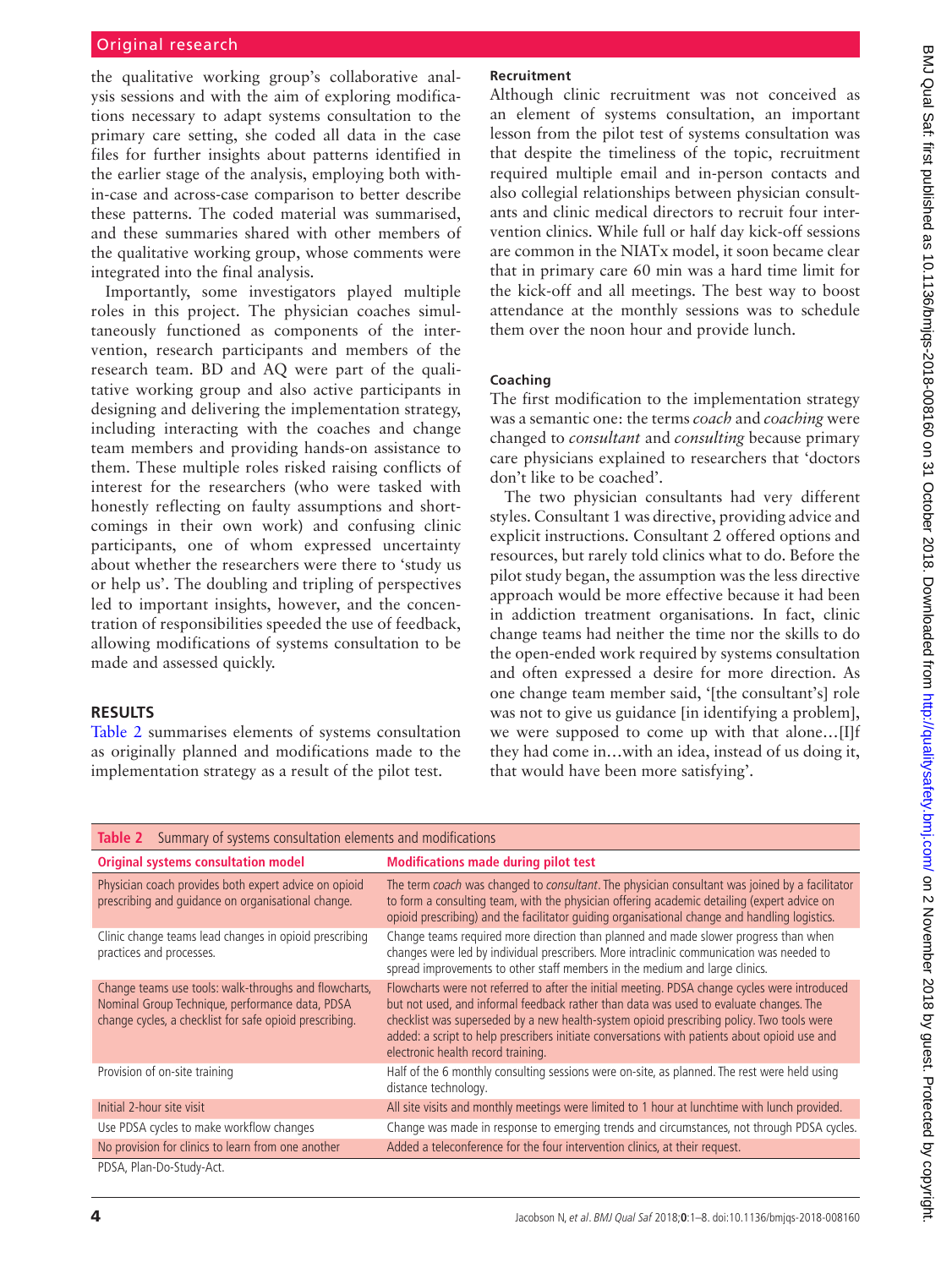The two consultants brought different backgrounds to the project. Consultant 1, although certified in addiction medicine, maintained a practice at another university-affiliated family medicine clinic. She was familiar with the types of patients seen in the clinics she was consulting with, with clinic workflows and, very importantly, with clinics' EHR (Epic Systems). She presented information in ways that made sense to the teams—likening the way they should approach chronic pain, for example, to the way they approached other chronic conditions such as diabetes. One change team member described this consultant as 'Boots on the ground. Practices what she preaches'. Consultant 2 practiced addiction medicine exclusively, but in hospitals and other settings as well as primary care and thus lacked such intimate familiarity with the clinics. Although the teams respected both consultants' expertise in addiction medicine, they seemed also to resist its relevance. Of Consultant 1, a team member opined that she appreciated her 'family med side', but her 'addiction med side' was not as useful, because 'our patients are not addicts'.

Systems consultation assumed that the physician consultants would provide expertise in opioid prescribing and guide organisational change. The two consultants received several hours of training from experienced NIATx coaches, but in the field it became clear that the consultants lacked many of the skills needed to help clinic teams analyse their workflows, identify process improvements and run test cycles. As one consultant noted, this role 'was really unfamiliar. It was a steep learning curve'. (They also did not have time to handle the many logistical details involved in the implementation strategy.) Another researcher stepped in as a facilitator to take over these tasks. When later clinics started the intervention, it had been reconceived as a team consulting model, with the physician consultants doing something akin to academic detailing and the facilitator handling process improvement and logistics.

This team consulting approach addressed another challenge. From recruitment onwards, the researchers noted that the primary care setting was more hierarchical than the addiction treatment setting: physicians possessed much more authority (and responsibility) than other staff members, while in addiction treatment, staff tend to be on more equal footing. The physician consultants established good rapport with the clinic medical directors and physician change team members, but the non-physician change team members often were not active participants in their conversations. Physicians were empowered to make some changes in their own workflows and to direct changes in the work of others, but non-physician members were not. When physician change team members were tardy or absent at consulting sessions, non-physician members often seemed reluctant or unable to discuss the status of changes the team was making. Once the team consulting model was in place, the facilitator, who was not a physician, was able to encourage and support non-physician change team members, who became more active.

The pilot test revealed the importance of conveying to clinics clear expectations about the consultant role. Consultant 2 described a 'tension' around being asked for clinical consultation on 'difficult cases and challenging patients'. Consultant 1 often provided technical support in using the EHR (eg, demonstrating which button to click to get to a specific screen). Clinical consultation and EHR support were related to the clinics' management of opioid prescribing, but they were time consuming and tangential to the organisational change aims of the consulting sessions. Clearly, however, clinics needed these services, suggesting enhancements to future iterations of the implementation strategy.

## **Change teams**

Clinics were asked to form multidisciplinary change teams that included at least one prescriber. Some clinics solicited volunteers; in others, managers assigned people to the team. Teams chose their own leaders. The composition of each team is shown in [online supplementary appendix B.](https://dx.doi.org/10.1136/bmjqs-2018-008160)

Multidisciplinary representation on the team was important. In the focus groups, team members noted that changing a workflow requires understanding the tasks performed by staff members in all occupations involved and securing their cooperation to make the change. The change process would not have worked without a multidisciplinary team, one team member explained, because 'we all see healthcare from a different perspective'. Assigning leadership of the teams to non-prescribers was not as effective. While non-prescribers successfully handled logistics, they were not able to demand accountability from other team members. Given the hierarchy of the setting reinforced by structural constraints such as scope-ofpractice regulations—only prescribers could make final decisions about changes and implementation depended on their actions. Clinics that progressed quickly and easily towards improving their opioid prescribing practices relied less on change team-based processes and more on individual prescribers deciding to change their practices, thus eliciting shifts in the workflows of their support staff.

Researchers assumed that clinic change teams would have a basic proficiency in the theory and practice of quality improvement. At the initial consulting sessions, change teams completed the NGT exercise and voted to prioritise the issues raised. The researchers then issued hurried instructions to begin a PDSA cycle on the issue of highest priority. However, teams lacked the skills to do this work. For the first clinics in the pilot test, teams floundered for several months. By the fourth clinic, the team was given more direction;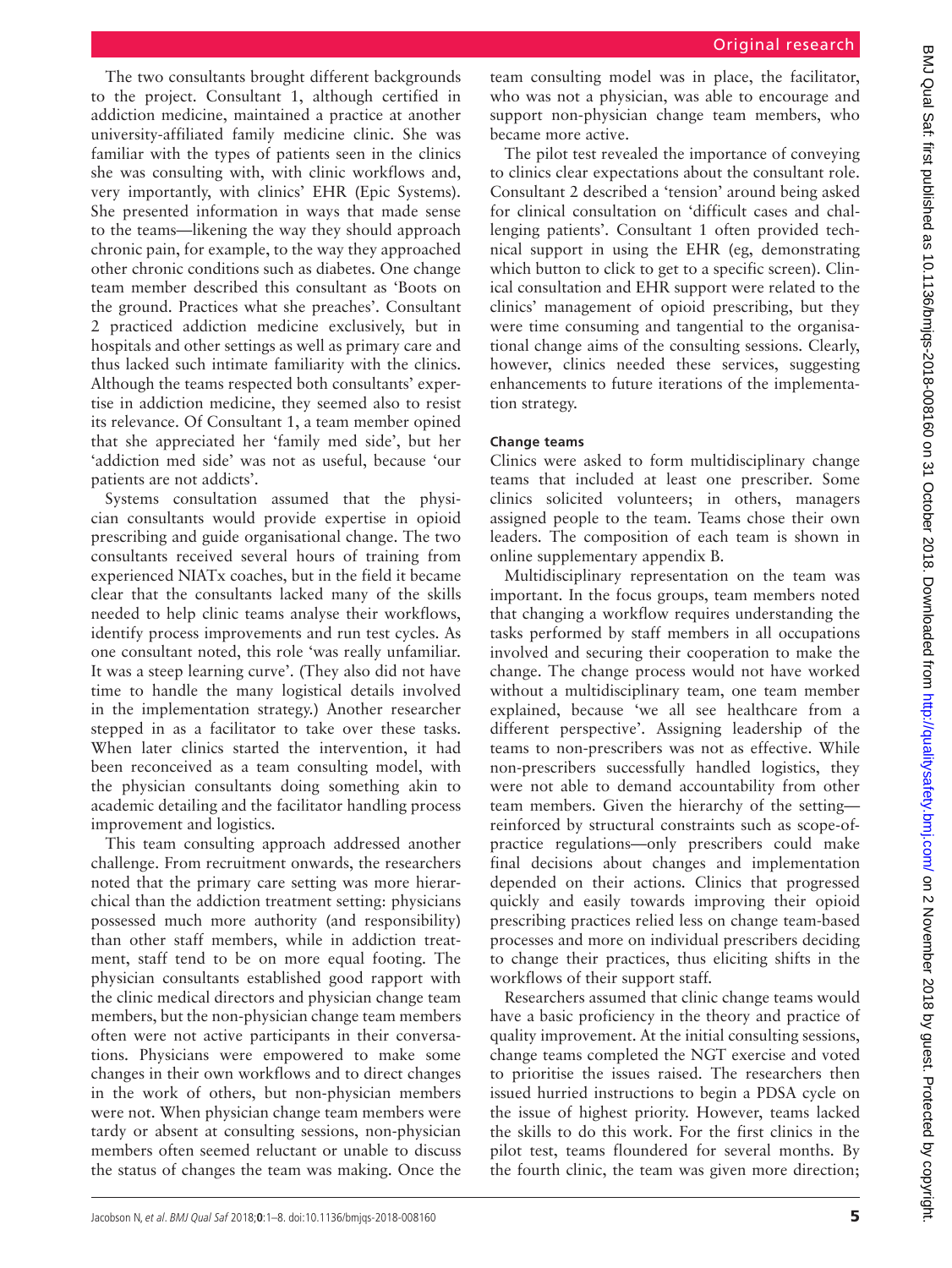this clinic had a much smoother path from identifying problems to solving them.

The planned intervention did not address communication between the change team and other clinic staff. This did not cause any difficulty in the small clinic, where the change team constituted nearly the entire staff, but it did pose a problem in the one medium and two larger clinics, when staff members affected by workflow changes were not informed about the reason for the changes and quickly became resentful. From this, the researchers learnt the importance of encouraging intraclinic communication about the intervention from the beginning. Relatedly, the researchers assumed that in the larger clinics, workflow changes implemented by change teams would at some point be rolled out to the entire clinic, although teams were not given specific instructions for how this should be done. Postintervention, teams were contacted informally to find out how things were going. Some change teams were still meeting regularly, but it did not appear that most had taken steps towards expanding changes clinic-wide. Building frequent intraclinic communication into the intervention might be important to sustainability.

## **Change tools**

The tools included in the systems consultation intervention had varying degrees of utility. The *walk-through exercise* was described as 'eye-opening' and 'beneficial…for understand(ing) people's roles' by change team members who participated in it, and the *flowchart* that resulted from it prompted useful conversations at the initial consulting sessions. However, only one member of one team referred to her clinic's flowchart after the initial meeting. Participants were enthusiastic about the *NGT exercise*, which they found effective for focusing on clinic practices and building change team cohesion. The *checklist* was presented to the change teams early in the intervention, but at the focus groups few participants remembered seeing it and none of the teams used it. Instead, the guidance offered by the checklist came from the new system-wide opioid prescribing policy. (Because both were based on extant clinical guidelines, the checklist and the policy were consistent.) Change teams took great interest in the performance data and were curious about how they compared with other clinics in the sample. However, the data proved problematic in several ways: first, because the teams were not presented with benchmarks, they could not discern how they were doing in an absolute (rather than relative) sense; second, the data always lagged a month or two behind and were subject to some imprecision. As one change team member noted, '[the data] had a lot of flaws. And so it was difficult to tell if we were making progress or not.' and third, the teams did not use the PDSA approach, which involves using data to assess changes being made. Teams lacked the analytic skills to conceptualise

their workflows as a series of steps and to identify and implement small-bore solutions. The new prescribing policy created anxiety, and teams felt pressured to implement all aspects of the policy at once, rather than, as one change team member said, 'piecemealing it'. Although the teams did make workflow changes, they almost never collected data to test the changes, instead relying on informal feedback from colleagues and patients. The PDSA approach included a form for recording teams' test cycles. A change team member described this form as 'confusing' and 'overwhelming'. Change teams never independently completed the forms, relying instead on the facilitator to do it.

During the intervention, the researchers and the change teams worked together to develop new tools to respond to clinics' needs: a script for initiating conversations with patients about opioid use; training related to a new EHR workbench, created independently of the project, designed to monitor and prompt guideline-concordant opioid prescribing and a teleconference for all four clinics' change teams, held in response to change teams expressing an interest in other clinics' challenges and solutions. (A similar learning collaborative structure is part of the NIATx model, but was not originally included in systems consultation.)

# **Discussion**

The systems consultation approach assumes organisational change is made incrementally, by an empowered team, supported by outside experts, who use data to identify problems and plan and test workflow modifications. This pilot test of systems consultation applied to opioid prescribing in primary care challenged some of these assumptions and suggests lessons for others seeking to implement evidence-based practices in primary care using systems consultation or a similar suite of implementation strategies. While the strong external emphasis on opioid prescribing from the health system and the news probably helped motivate clinics to participate in the pilot study, the pressure of the new system-wide opioid prescribing policy also made it difficult for clinic staff to conceptualise change as incremental and, as a result, to see the PDSA approach as a way to accomplish their goals. The hierarchy in primary care constrained the ability of non-physicians to make workflow changes. Decisions about changes were made not by multidisciplinary teams of equals, but rather by individual prescribers, then implemented with the help of other staff members. The hierarchical environment also limited the ability of physician consultants to motivate non-physician members of the change team. Rogers' concept of *homophily*<sup>[22](#page-7-8)</sup> the degree to which external change agents resemble the internal actors whose behaviour they are trying to influence—helps explain this observation. It also suggests why the physician consultant whose professional experience most closely matched that of the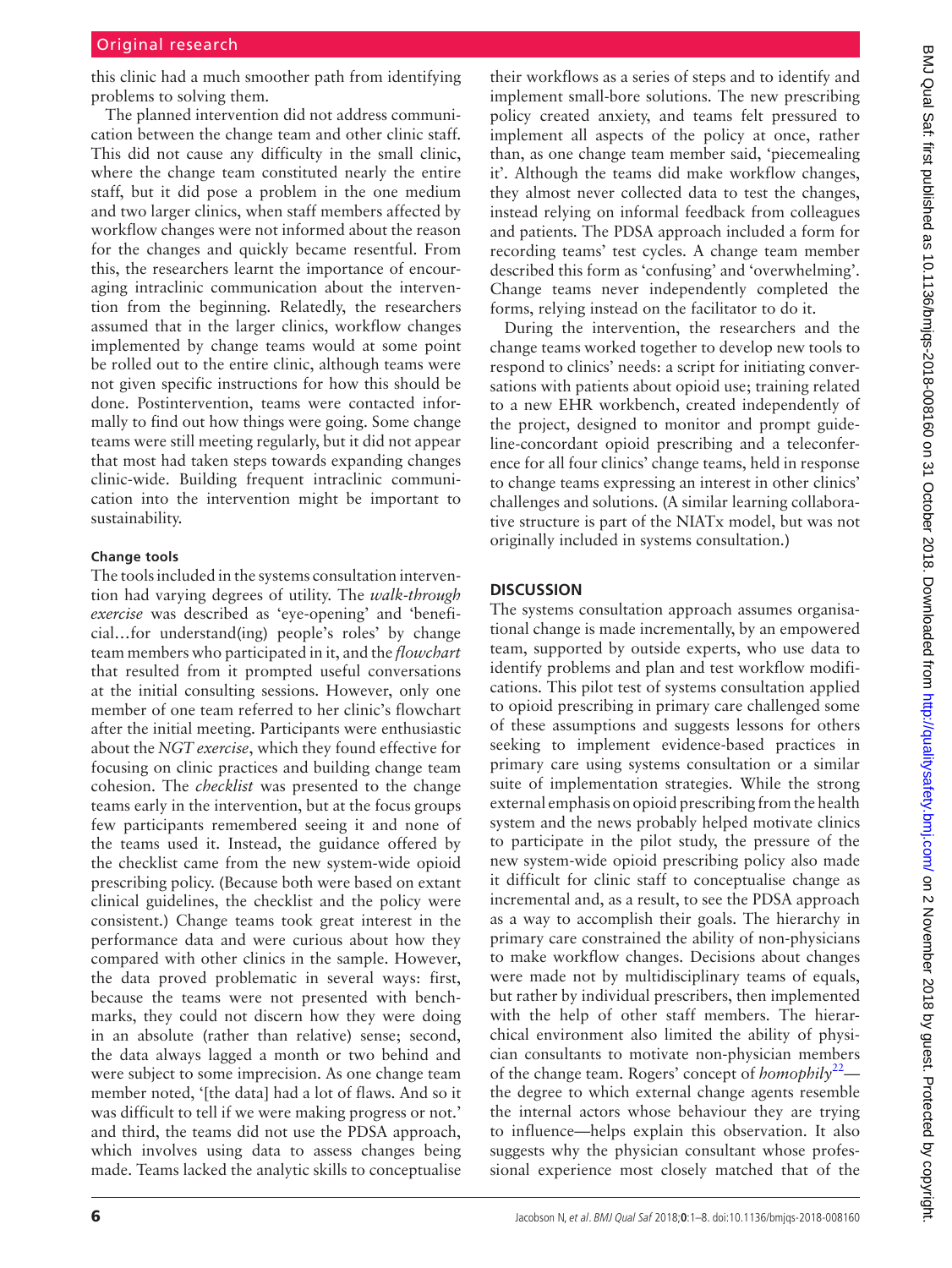teams with whom she was working appears to have been more effective at providing guidance.

As conceived, systems consultation assumed that the physician consultants would be skilled in promoting organisational change. In fact, while the physician consultants possessed clinical expertise about opioid prescribing—which clinicians were very eager to access, especially when grappling with challenging patients—they were not as adept at guiding process improvement. Similarly, the change teams lacked quality improvement skills and appreciated being given explicit direction. The researchers initially underestimated how central the EHR is in the primary care setting. It became clear that clinical staff depended on the EHR not just for patient history, but also to monitor and structure their work. Building EHR functionalities to support change and supporting clinic team members as they learnt to use these functionalities, proved essential to organisational improvement. With all these lessons in mind, our goal in future iterations of systems consultation is to give clinics a combination of clinical, organisational change and EHR expertise optimised according to their needs.

This study has notable limitations and strengths. Investigators evaluated an intervention of their own design; they are not disinterested assessors. Clinics were self-selected; barriers to implementation might be higher or different in clinics that were not motivated to participate in the pilot test. Patient populations were predominantly white and fairly high income; 26 of 28 participating clinic staff were white. We cannot speculate how systems consultation might work in clinics with greater ethnocultural and economic diversity. The coincident introduction of the health system's opioid prescribing policy was very motivating to prescribers and other clinic staff. We do not know what might have supported or hindered systems consultation if the policy had not been in place. On the other hand, as noted earlier, the dual roles played by investigators was a strength as well as a limitation. The phased design of the study was a strength, since it enabled the researchers to observe and analyse what was working and not working and make modifications that could be tested in another clinic. The pilot study was small enough that investigators could observe all intervention interactions and conduct a focus group or interview with all participants, without sampling bias. Finally, the multidisciplinary qualitative working group allowed for multiple perspectives in interpreting the data.

## **Conclusion**

The qualitative component of our pilot study taught us important lessons about adapting systems consultation to primary care. Although the resource intensiveness of qualitative data collection and analysis makes it infeasible to replicate this qualitative study in larger scale implementation efforts, we believe that a streamlined process for assessing the key contextual characteristics identified in this study (such as a clinic's experience with quality improvement efforts) as well as other factors reported in the literature $23-25$  can be used to guide tailoring, and we will be developing such a process as part of an upcoming clinical trial of systems consultation focused on optimisation and cost effectiveness.

**Contributors** All authors provided substantial contribution to the conception and design of the study and interpretation of the data. All authors contributed to the acquisition of data and provided substantial contribution to drafting and revising the manuscript. NJ and BD contributed to the analysis of the data. All authors read and approved the final manuscript.

**Funding** The National Institute on Drug Abuse (NIDA) is the primary funder of the study (R34-DA-036720-01 and 1K01-DA039336-01). The funder had no role in study design, the collection or interpretation of data or the publication of results.

**Competing interests** AQ has a shareholder interest in CHESS Health, a public benefit corporation that disseminates software to the specialty addiction treatment system. The relationship between the author and CHESS Health is managed by the University of Wisconsin–Madison's Conflict of Interest Committee.

**Patient consent** Not required.

**Ethics approval** The study protocol was reviewed and approved by the University of Wisconsin - Madison's Health Sciences Institutional Review Board, submission 2015-0280-CR002.

**Provenance and peer review** Not commissioned; externally peer reviewed.

## **References**

- <span id="page-6-0"></span>1 Berwick DM. Disseminating innovations in health care. *[JAMA](http://dx.doi.org/10.1001/jama.289.15.1969)* 2003;289:1969–75.
- <span id="page-6-1"></span>2 Centers for Disease Control and Prevention (CDC). Wideranging online data for epidemiological research (WONDER). Available from: <https://wonder.cdc.gov> [Accessed Sep 2017].
- <span id="page-6-2"></span>3 Rudd RA, Seth P, David F, *et al*. Increases in drug and opioidinvolved overdose deaths - United States, 2010-2015. *[MMWR](http://dx.doi.org/10.15585/mmwr.mm655051e1)  [Morb Mortal Wkly Rep](http://dx.doi.org/10.15585/mmwr.mm655051e1)* 2016;65–1445–52.
- <span id="page-6-3"></span>4 Daubresse M, Chang HY, Yu Y, *et al*. Ambulatory diagnosis and treatment of nonmalignant pain in the United States, 2000- 2010. *[Med Care](http://dx.doi.org/10.1097/MLR.0b013e3182a95d86)* 2013;51:870–8.
- <span id="page-6-4"></span>5 Chou R, Fanciullo GJ, Fine PG, *et al*. Clinical guidelines for the use of chronic opioid therapy in chronic noncancer pain. *[J Pain](http://dx.doi.org/10.1016/j.jpain.2008.10.008)* 2009;10:113–30.
- <span id="page-6-5"></span>6 Centers for Disease Control and Prevention (CDC). Vital signs: opioid prescribing. Available from: [https://www.cdc.gov/](https://www.cdc.gov/vitalsigns/opioids/index.html) [vitalsigns/opioids/index.html](https://www.cdc.gov/vitalsigns/opioids/index.html) [Accessed Mar 2018].
- <span id="page-6-6"></span>7 Proctor EK, Powell BJ, McMillen JC. Implementation strategies: recommendations for specifying and reporting. *[Implement Sci](http://dx.doi.org/10.1186/1748-5908-8-139)* 2013;8:139.
- <span id="page-6-7"></span>8 Lau R, Stevenson F, Ong BN, *et al*. Achieving change in primary care--effectiveness of strategies for improving implementation of complex interventions: systematic review of reviews. *[BMJ Open](http://dx.doi.org/10.1136/bmjopen-2015-009993)* 2015;5:e00999.
- 9 Wensing M, Bal R, Friele R. Knowledge implementation in healthcare practice: a view from The Netherlands. *[BMJ Qual](http://dx.doi.org/10.1136/bmjqs-2011-000540)  [Saf](http://dx.doi.org/10.1136/bmjqs-2011-000540)* 2012;21:439–42.
- <span id="page-6-8"></span>10 Gustafson DH, Quanbeck AR, Robinson JM, *et al*. Which elements of improvement collaboratives are most effective? A cluster-randomized trial. *[Addiction](http://dx.doi.org/10.1111/add.12117)* 2013;108:1145–57.